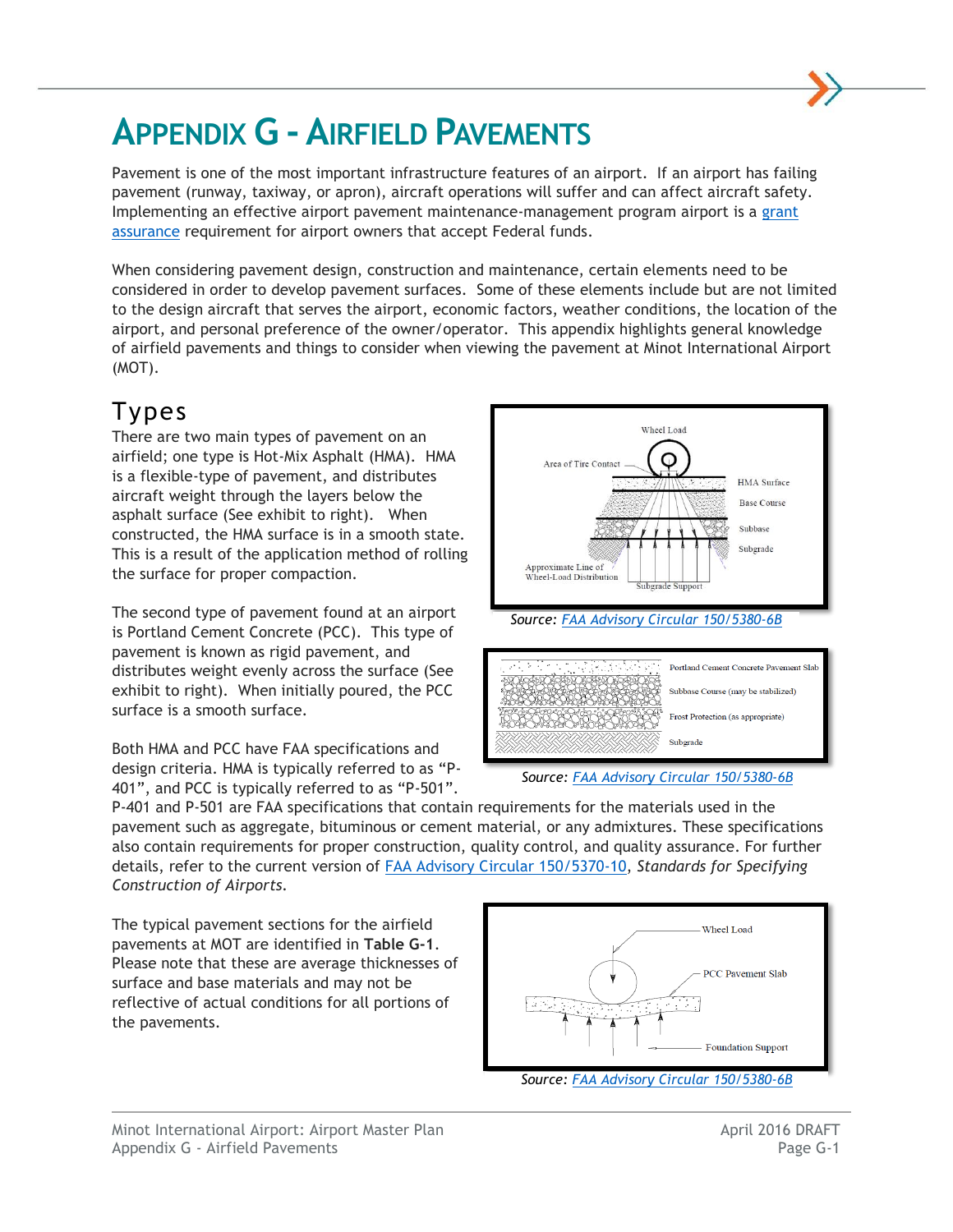## Surface Texturing/Measuring

Because both HMA and PCC initially have a smooth surface when constructed, it is important to look at methods that increase the friction of the surface. This can be completed for either surface type by grooving. Grooving tends to be the most common type of surface treatment, and is typically constructed by cutting transverse grooves, 1 1/2 inches apart, and 1/4 inch deep the entire length of the runway after the pavement has set. These saw cut grooves help with water runoff and reduce the risk of aircraft hydroplaning during wet runway conditions.

Moreover, contractors can also use a brush/broom finish, burlap dragging, or wire combing to increase the friction of PCC surfaces on taxiways and aprons. Other methods to increase surface friction for HMA consist of Porous Friction Course (PFC), Chip Seals, and Aggregate Slurry Seals. The ultimate goal in this process is to give the aircraft greater friction and better maneuverability during adverse weather conditions.

| <b>Area</b>                       | <b>Surface</b>                     | <b>Base</b>              | <b>Aggregate Base</b>    | <b>Subbase</b>            |  |  |
|-----------------------------------|------------------------------------|--------------------------|--------------------------|---------------------------|--|--|
| Runway 13-31                      | 13" Concrete (P-501)               | ۰.                       | $6"$ (P-209)             | $10"$ (P-165)             |  |  |
| Runway 8-26<br>(East Extension)   | 6.5" Asphalt (P-401)               |                          | $6"$ (P-209)             | 10"<br>(P-156 & P-165)    |  |  |
| Taxiway B                         | 13.5" Asphalt (P-401)              | $3" (P-201)$             | 6"                       |                           |  |  |
| Taxiway B2                        | 4.5" Asphalt (P-401)               |                          | $\overline{9}$ " (P-208) |                           |  |  |
| Taxiway C                         | 6.5" Asphalt (P-401)               |                          | 10" (Blended)            | $\overline{16}$ " (P-154) |  |  |
| Taxiway C3<br>(West of Taxiway B) | 6.5" Asphalt (P-401)               |                          | $8"$ (P-209)             |                           |  |  |
| Taxiway C3<br>(East of Taxiway B) | 9.5" Asphalt (P-401)               | 12" (P-201)              |                          |                           |  |  |
| Taxiway D<br>(West of 13-31)      | 12.5" Asphalt (P-401)              |                          | 24" (P-209)              |                           |  |  |
| Taxiway D<br>(East of 13-31)      | 6.5" Asphalt (P-401)               |                          | $6''$ (P-209)            | $20" (P-154)$             |  |  |
| Taxiway E                         | 5.5" Asphalt (P-401)               | $\overline{\phantom{a}}$ | 6" (Gravel)              |                           |  |  |
| Taxiway F                         | 4" Asphalt (P-401)                 | $\overline{\phantom{a}}$ | 9" (Blended)             |                           |  |  |
| Old Airline Apron                 | 15" Concrete (P-501)               | $4" (P-407)$             | $9" (P-208)$             |                           |  |  |
| New Airline Apron                 | 16" Concrete (P-501)               | $6''$ (P-306)            | 14" (P-209)              |                           |  |  |
| GA Apron (Central)                | $\overline{12}$ " Concrete (P-501) |                          | 6" (Blended)             |                           |  |  |
| GA Apron                          | 4" Asphalt (P-401)                 | $\overline{\phantom{a}}$ | 9" (Blended)             |                           |  |  |
| <b>GA Taxilanes</b>               | $4"$ Asphalt (P-401)               | $\overline{\phantom{a}}$ | $7"$ (P-208)             |                           |  |  |
| Cargo Apron                       | 5.5" Asphalt (P-401)               |                          | 6" (Gravel)              |                           |  |  |

### *Table G-1 – MOT Typical Pavement Sections*

*Source: [MOT PCN Summary Condition Report \(2013\),](http://www.nd.gov/ndaero/airport/idea/data/pcn_info/pdf_reports/minot_pcn_memo.pdf)* [North Dakota Aeronautics Commission Pavement](http://www.nd.gov/ndaero/airport/idea/index.html#path=2/38)  [Condition Assessment \(2012\)](http://www.nd.gov/ndaero/airport/idea/index.html#path=2/38)*, KLJ Construction Plans. NOTE: Least robust sections shown for each area*

At commercial service airports, it is a requirement to monitor the level of friction provided by pavements during adverse weather conditions. This can be completed by operations personnel on the field monitoring the braking action of various surfaces with friction measurement equipment. On runways and taxiways used by commercial service aircraft, Continuous Friction Measurement Equipment (CFME) or Decelerometers are utilized to give specific values of friction that are associated with a piece of pavement. This value, known as a " $M<sub>u</sub>$ ", is a percentage from 0-100 percent (100 percent being absolute friction and 0 percent no friction whatsoever). A Mu reading of less than 40 requires that a Notice To Airman (NOTAM) be issued to alert aircraft using the airport that less than optimal friction is available for braking action.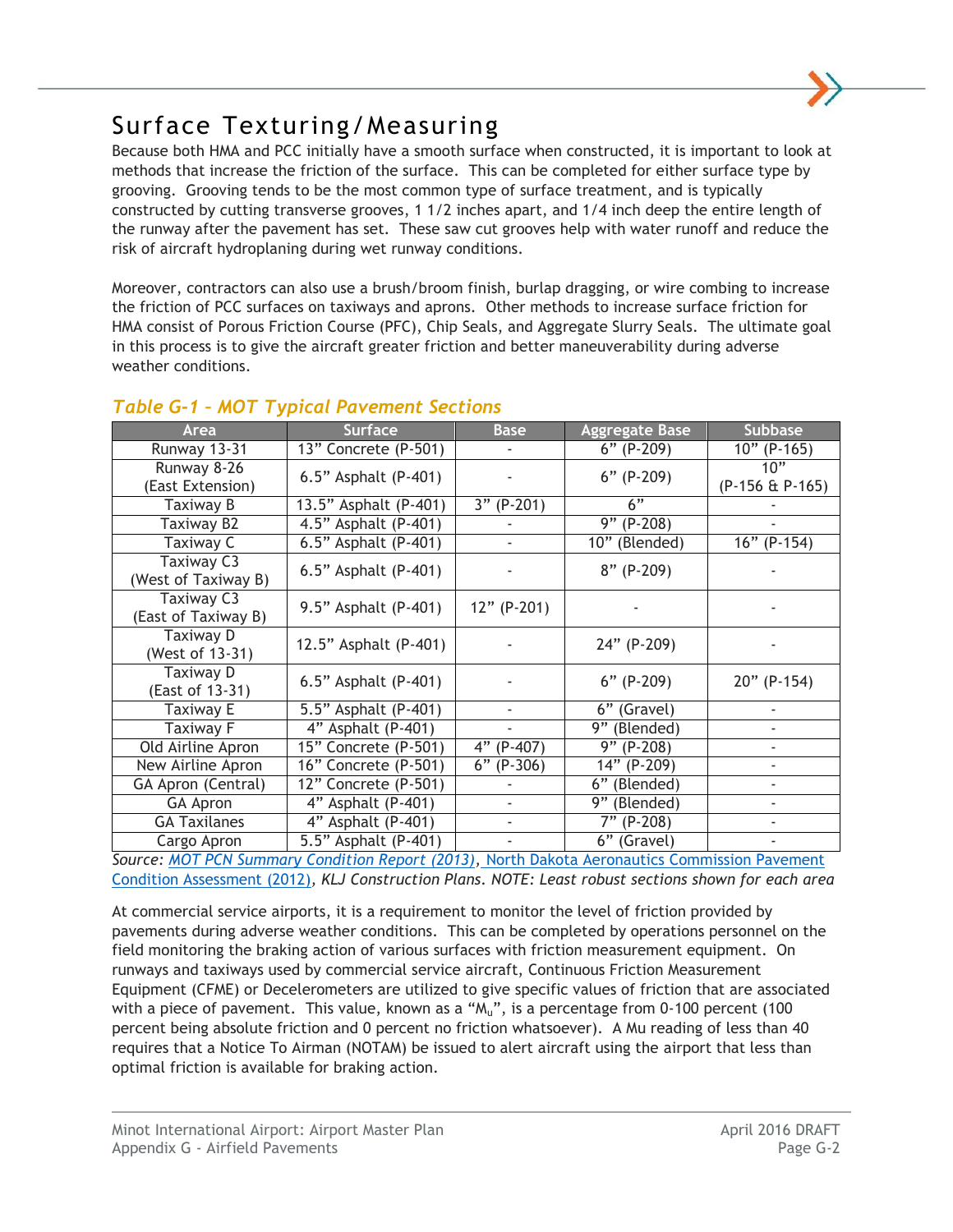A CFME can be used when calculating the general friction of the runway. When aircraft continually land on a section of pavement, a build-up of rubber can occur. This build up, known as rubberreversion, collects rubber on the pavement section and decreases the  $M_{\text{u}}$  value.

At an airport serving general aviation aircraft only, pavement friction is not required to be monitored by friction measuring equipment during adverse weather conditions. This pavement is monitored by operations personnel and presented with values of braking action reported as good, fair, poor, or nil. The surface treatment for runways at MOT is identified in **Table G-2** below:

## *Table G-2 – MOT Runway Surface Treatment* **Runway Surface Treatment**

| Runwav                            | Surface Treatment       |  |  |  |  |
|-----------------------------------|-------------------------|--|--|--|--|
| Runway 13-31                      | <b>Grooved Concrete</b> |  |  |  |  |
| Runway 8-26                       | Grooved Asphalt         |  |  |  |  |
| Source: FAA Airport Master Record |                         |  |  |  |  |

## Strength

Pavement strength is driven by multiple factors. Initially, the airport needs to determine the design aircraft that will be using the airport. The design aircraft can be determined by one single-most demanding aircraft, or a mix of the most demanding aircraft that drive similar standards. By identifying the design aircraft, the airport can determine the pavement strength needed for the pavement surfaces on the airfield.

After determining the design aircraft, the FAA has identified a standard method to report pavement strength at an airport. In the aviation world, there are two types of pavement strength classification; Utility and Other-Than-Utility. Utility pavements are capable of handling aircraft of up to 12,500 pounds maximum gross weight, while Other-Than-Utility pavements are capable of handling aircraft greater than 12,500 pounds.

If the design aircraft is 12,500 pounds or less, the pavement strength reporting remains fairly simple and straight forward. However, if the design aircraft is determined to have a maximum gross weight of greater than 12,500 pounds, the ACN-PCN<sup>1</sup> method is used to calculate what the pavement is capable of handling. Aircraft Classification Number (ACN) is the number that expresses relative effect of an aircraft at a given configuration on a pavement structure for a specified subgrade strength. The Pavement Classification Number (PCN) is a number that expresses the load-carrying capacity of a pavement for unrestricted operations. A technical evaluation of PCN uses pavement type, subgrade strength and fleet mix data. The ACN-PCN method of determining pavement strength does have some drawbacks. It is only intended to report relative pavement strength (so airport operators can evaluate acceptable operations of aircraft), but it is not intended for pavement design. **Table G-3** identifies the standard ACN-PCN reporting format.

 $\overline{a}$ 

<sup>1</sup> Refer to [FAA Advisory Circular 150/5335-5C](http://www.faa.gov/airports/resources/advisory_circulars/index.cfm/go/document.current/documentNumber/150_5335-5) "Standardized Method of Reporting Airport Pavement Strength – PCN" for additional background.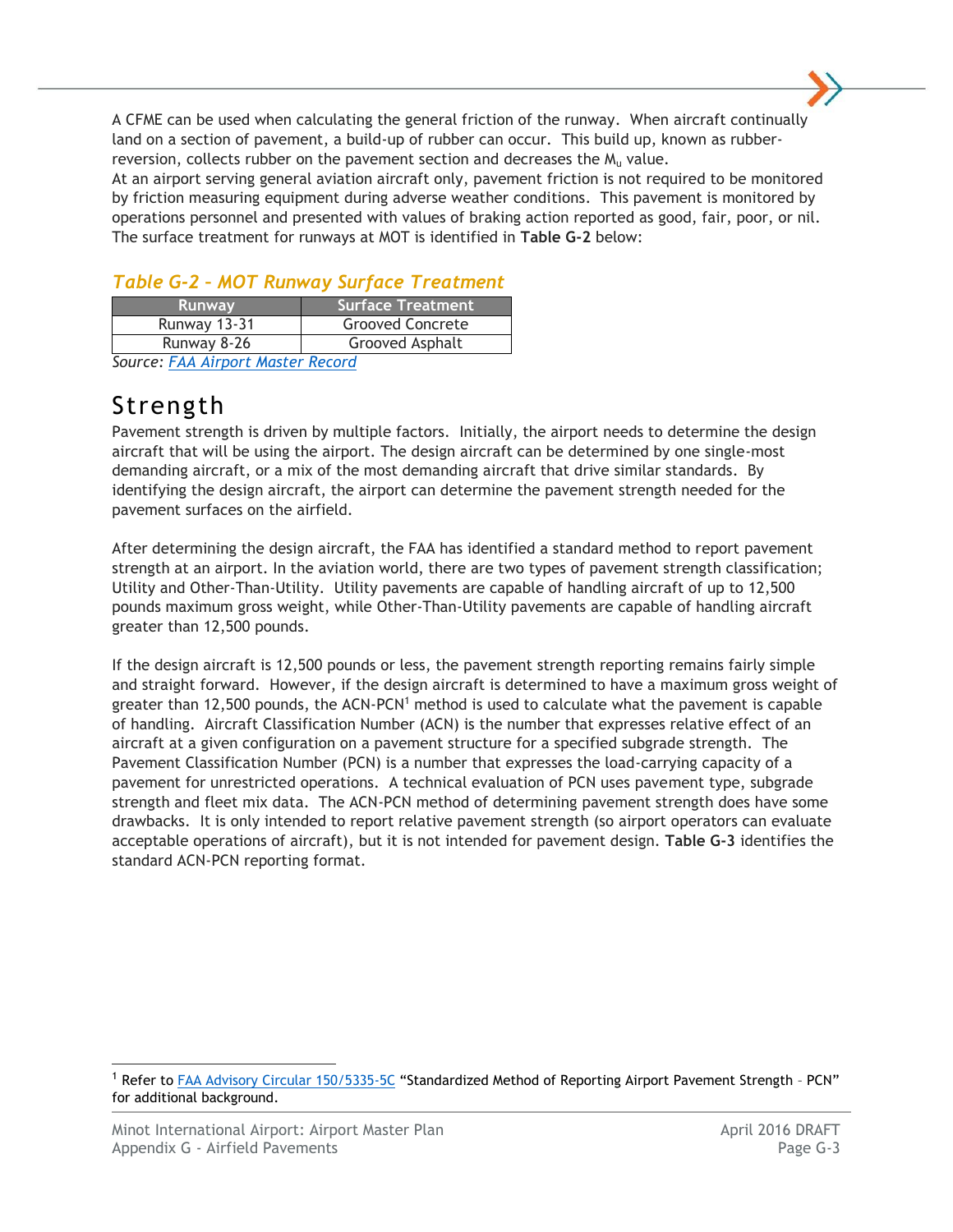#### *Table G-3 – ACN-PCN Reporting Format*

|                  | <b>Pavement Type</b> | <b>Subgrade Strength</b><br>(CBR)                             | <b>Tire Pressure (psi)</b> | Method of<br><b>Determination</b> |  |
|------------------|----------------------|---------------------------------------------------------------|----------------------------|-----------------------------------|--|
|                  | R - Rigid            | $A - High$<br>$( \geq 13$ CBR)                                | W - no limit               | T - Technical<br>Study            |  |
| <b>Numerical</b> |                      | B - Medium<br>$( > 8$ but $ < 13$ CBR)                        | $X - 182 - 254$            |                                   |  |
| Value            | F - Flexible         | $C - Low$<br>$>4$ but $\leq 8$ CBR)                           | $Y - 74 - 181$             | U - Using Aircraft                |  |
|                  |                      | D - Ultralow<br>(≤ 4 CBR)                                     | $Z - 0-73$                 |                                   |  |
| ###              | R or F               | $\sqrt{A, B, C \text{ or } D}$ $\sqrt{W, X, Y \text{ or } Z}$ |                            | T or U                            |  |

*Source: [FAA Advisory Circular 150/5335-5C](http://www.faa.gov/airports/resources/advisory_circulars/index.cfm/go/document.current/documentNumber/150_5335-5)*

Airports certificated under FAR Part 139 are required to publish PCN values for air carrier runways. A PCN determination was prepared for MOT in 2013 as a deliverable from the 2012 Airport Pavement Condition Index Study completed for the North Dakota Aeronautics Commission. The PCN calculations from this report are identified in **Table G-4**.

#### *Table G-4 – Published ACN-PCN for MOT Runways*

|                                                                            | <b>Runway 13/31</b> | Runway 8/26 |  |  |  |
|----------------------------------------------------------------------------|---------------------|-------------|--|--|--|
| Pavement Classification Number (PCN)                                       | 43/R/C/W/T          | 34/F/D/W/T  |  |  |  |
| Source: FAA Airport Master Record, MOT PCN Summary Condition Report (2013) |                     |             |  |  |  |

Despite the requirement to publish PCN values for runways at certificated airports, many runways including those at MOT still publish a weight bearing capacity rating based on single-wheel (SW), dualwheel (DW), dual-tandem (DTW) and/or dual double-tandem (DDTW). **Table G-5** identifies the current published MOT weight bearing capacity on runways.

#### *Table G-5 – Published Weight Bearing Capacity for MOT Runways*

| <b>Weight Bearing Capacity</b> |              |              |  |
|--------------------------------|--------------|--------------|--|
| <b>SW</b>                      | DW           | <b>DTW</b>   |  |
| 120,000 lbs.                   | 150,000 lbs. | 240,000 lbs. |  |
| 120,000 lbs.                   | 150,000 lbs. | 240,000 lbs. |  |
|                                |              |              |  |

*Source: [FAA Airport Master Record](http://www.gcr1.com/5010web/REPORTS/AFD10152015MOT.pdf)*

Utilizing the technical ACN-PCN method for evaluating pavements and updated aircraft fleet mix data from this master plan study, the following PCN values and weight bearing capacities identified in **Table G-6** are recommended to be published in the MOT Airport Master Record.

#### *Table G-6 – Calculated Existing PCN/Pavement Strength for MOT Runways*

| <b>Runway</b> | <b>PCN</b> | Weight Bearing Capacity |              |              |
|---------------|------------|-------------------------|--------------|--------------|
|               |            | SW                      | <b>DW</b>    | <b>DTW</b>   |
| Runway 13-31  | 43/R/C/W/T | 110,000 lbs.            | 148,000 lbs. | 234,000 lbs. |
| Runway 8-26   | 27/F/D/W/T | 69,000 lbs.             | 88,000 lbs.  |              |

*Source: KLJ Analysis*

The calculated PCN values resulted in no change to Runway 13-31. Runway 8-26 calculations resulted in a lower PCN based on the current fleet mix of regional jets. This value will reduce if in the future the runway continues to be subjected to this aircraft fleet mix. Both runways should have calculated weight bearing capacity figures adjusted accordingly.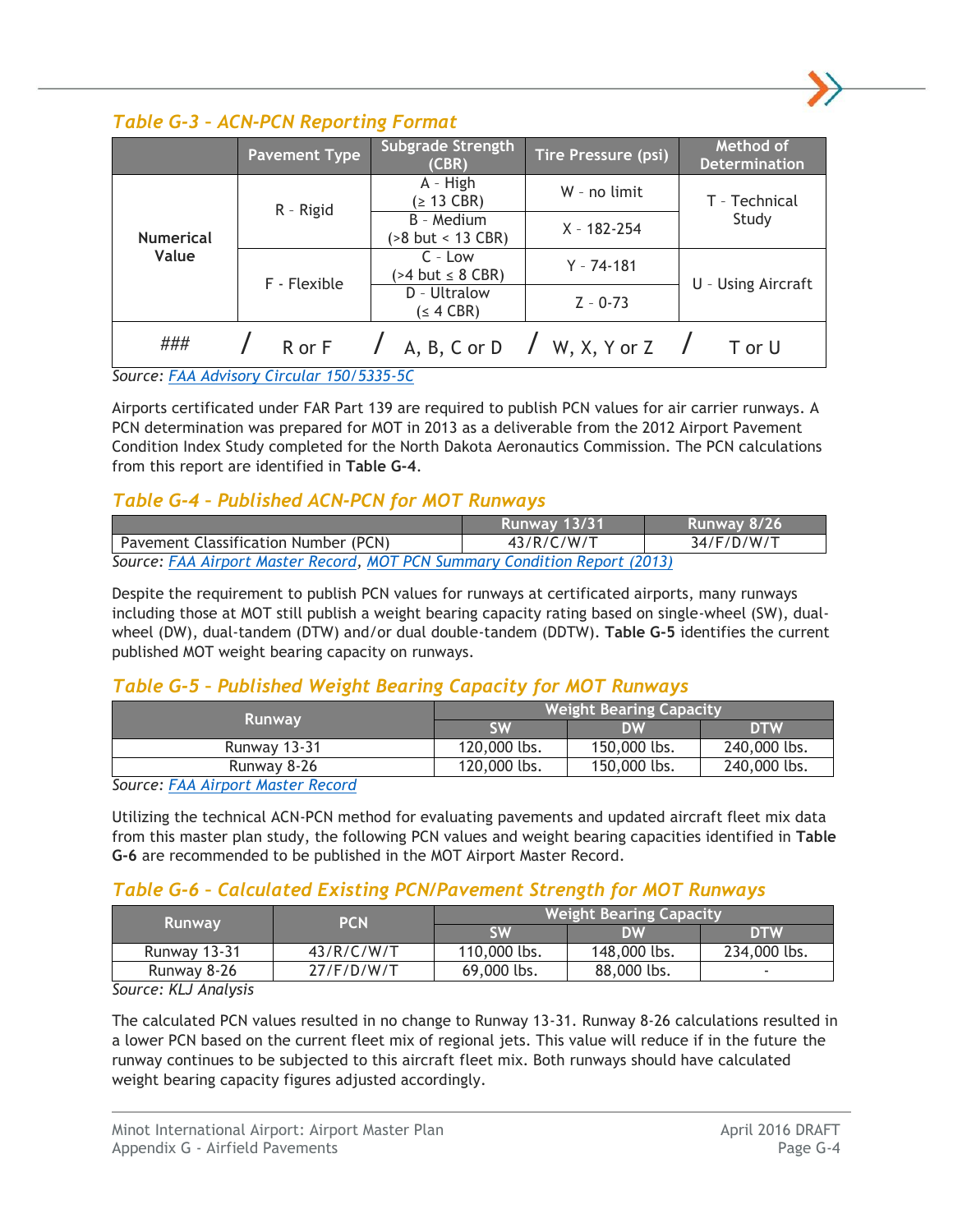According to [FAA AC 150/5335-5C](http://www.faa.gov/airports/resources/advisory_circulars/index.cfm/go/document.current/documentNumber/150_5335-5) for flexible (HMA) pavements, aircraft in excess of 10 percent of the reported PCN should be restricted from operating at their maximum takeoff weight to avoid potential damage to the pavement. For rigid (PCC) pavements, aircraft in excess of 5 percent of their reported PCN should be restricted. The annual number of overload traffic cycles should not exceed five percent of the total annual aircraft traffic cycles. Regular use of aircraft that exceed the PCN can cause severe shortening of pavement life or require major rehabilitation of the pavement.

The ACN values of common aircraft at their maximum takeoff weight that may regularly operate at MOT are identified below in **Table G-7** for reference. The actual ACN values vary based on the individual aircraft's loading characteristics.

| <b>Aircraft Type</b>                | Subgrade<br>Strength | <b>Flexible Pavement</b><br><b>ACN Value</b> | Subgrade<br>Strength | <b>Rigid Pavement</b><br><b>ACN Value</b> |  |
|-------------------------------------|----------------------|----------------------------------------------|----------------------|-------------------------------------------|--|
| <b>ATR-72</b>                       | D                    | 15                                           |                      | 14                                        |  |
| Embraer E-145                       | D                    | 16                                           |                      | 15                                        |  |
| <b>CRJ-200</b>                      | D                    | 17                                           |                      | 17                                        |  |
| <b>CRJ-700</b>                      | D                    | 24                                           |                      | 23                                        |  |
| Embraer E-175                       | D                    | 26                                           |                      | 25                                        |  |
| <b>CRJ-900</b>                      | D                    | 26                                           |                      | 26                                        |  |
|                                     |                      | Runway 8-26 PCN: 27 (Overload: 30)           |                      |                                           |  |
| Gulfstream V                        | D                    | 30                                           |                      | 32                                        |  |
| Embraer E-195                       | D                    | 35                                           |                      | 35                                        |  |
| Airbus A319-100                     | D                    | 36                                           |                      | 39                                        |  |
| <b>Boeing 757-200</b>               | D                    | 60                                           |                      | 45                                        |  |
| Runway 13-31 PCN: 43 (Overload: 46) |                      |                                              |                      |                                           |  |
| <b>Airbus A320-200</b>              | D                    | 51                                           |                      | 48                                        |  |
| $MD-83$                             | D                    | 53                                           |                      | 52                                        |  |
| Boeing 737-800                      | D                    | 56                                           |                      | 56                                        |  |
| <b>Airbus A321-200</b>              | D                    | 63                                           |                      | 62                                        |  |

### *Table G-7 – ACN Values for MOT Critical Design Aircraft*

*Source: [Transport](https://www.grad.unizg.hr/_download/repository/2_acn-tablica.pdf) Canada. Red cells exceed recommended overload ACN values.*

For Runway 13-31, a fully-loaded Airbus A320-200 and MD-83 exceed the calculated PCN value. These aircraft currently operate at MOT frequently. This will accelerate pavement damage and wear for regular aircraft operations. Runway 8-26 can accommodate regular use of aircraft as large as a CRJ-900 and Embraer E-175 jet without accelerated pavement damage.

In addition to the runway weight limits described in the previous sections, other airfield pavement have weight limits as described in **Table G-8.** Areas where the pavement does not meet the design aircraft standards include:

- Taxiway E where 41,000 lbs. DW strength is required for regular use of the ATR-42 aircraft (20,000 lbs. existing SW strength)
- Cargo Apron where 41,000 lbs. DW strength is required for regular use of the ATR-42 aircraft (20,000 lbs. existing SW strength)

Per the Airport Master Record, Taxiways B2, D (east of Runway 13-31) and E are limited to aircraft with maximum weight of 12,500 pounds.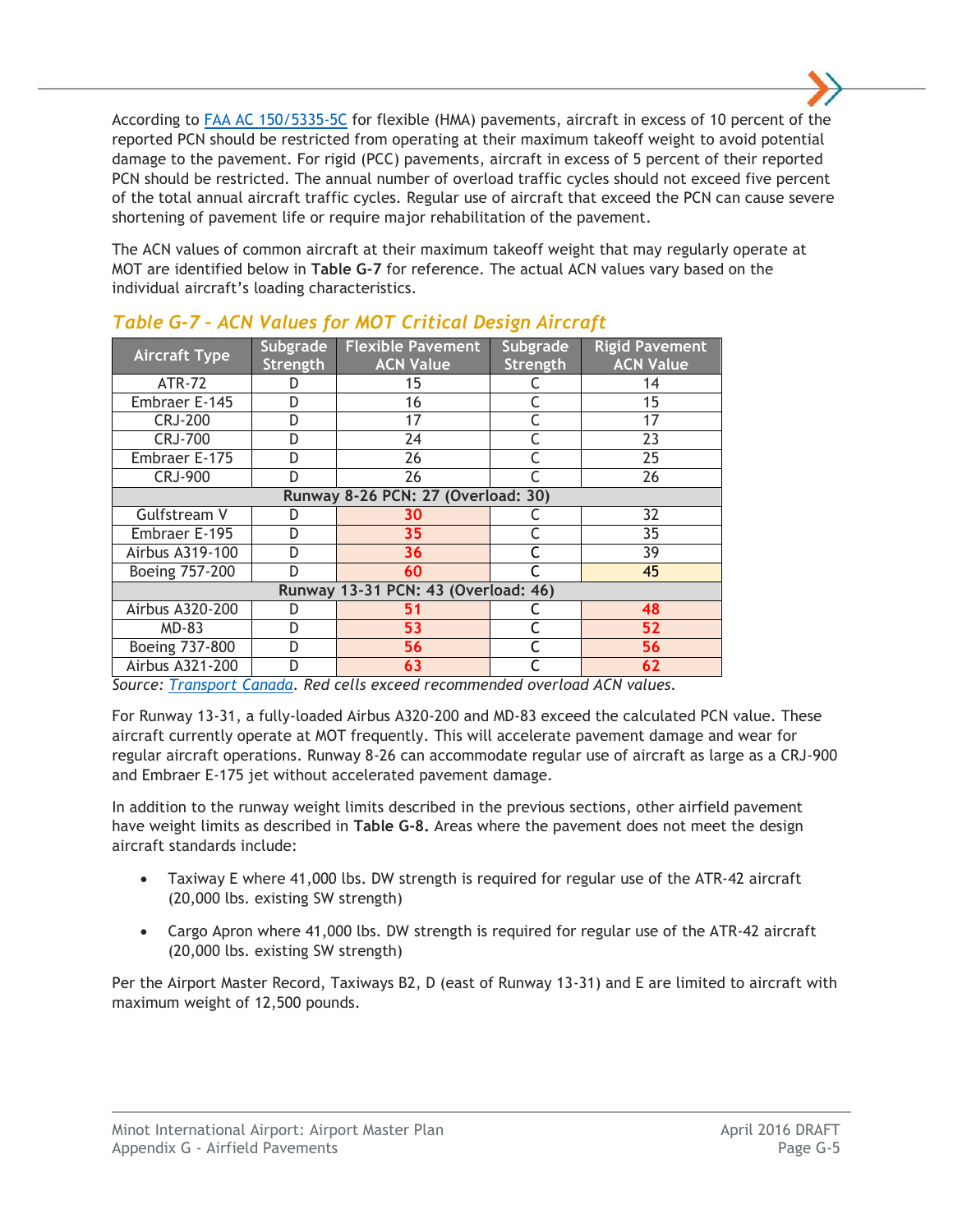|                            | <b>Weight Bearing Capacity</b> | <b>PCN</b>   |              |            |
|----------------------------|--------------------------------|--------------|--------------|------------|
| Component                  | <b>SW</b>                      | <b>DW</b>    | <b>DTW</b>   |            |
| Taxiway B                  | 110,000 lbs.                   | 150,000 lbs. | 230,000 lbs. | 48/F/D/Y/T |
| Taxiway B2                 | 20,000 lbs.                    |              |              | 7/F/D/Z/T  |
| <b>Taxiway C</b>           | 120,000 lbs.                   | 170,000 lbs. | 250,000 lbs. | 52/F/D/X/T |
| Taxiway C3 (West of Txy B) | 30,000 lbs.                    | 40,000 lbs.  |              | 12/F/D/Y/T |
| Taxiway C3 (East of Txy B) | 100,000 lbs.                   | 130,000 lbs. |              | 19/F/D/Y/T |
| Taxiway D (West of 13-31)  | 120,000 lbs.                   | 250,000 lbs. | 420,000 lbs. | 91/F/D/Y/T |
| Taxiway D (East of 13-31)  | 110,000 lbs.                   | 150,000 lbs. |              | 47/F/D/Y/T |
| Taxiway E                  | 20,000 lbs.                    |              |              | 7/F/D/Y/T  |
| <b>Taxiway F</b>           | 20,000 lbs.                    |              |              | 8/F/D/Z/T  |
| Old Airline Apron          | 120,000 lbs.                   | 200,000 lbs. | 340,000 lbs. | 65/R/C/Y/T |
| New Airline Apron          | 120,000 lbs.                   | 250,000 lbs. | 420,000 lbs. | 82/R/B/Y/T |
| GA Apron                   | 20,000 lbs.                    |              |              | 7/F/D/Z/T  |
| GA Apron (Central)         | 100,000 lbs.                   | 125,000 lbs. |              | 38/R/D/Y/T |
| <b>GA Taxilanes</b>        | 12,500 lbs.                    |              |              | 5/F/D/Z/T  |
| Cargo Apron                | 20,000 lbs.                    |              |              | 7/F/D/Y/T  |

### *Table G-8 – Estimated Weight Bearing Capacity for Other MOT Pavements*

*Source: KLJ Analysis. Red shaded cells do not meet design aircraft standards.*

## Markings

Pavement marking is an important aspect of pavement development. Not only does it give the pilot vital information on where they are located on the airfield, but it also can affect the surface friction of the pavement.

More specifically for runway markings, there are two types of paint applications; striated or solid. Striated markings are stripe-like patterns, while solid runway pavement markings do not have any spacing. Pavement heats quicker than paint and, as a result, any exposed pavement will melt any frozen contaminants quicker than what is on a painted surface. By striating the pavement, gaps of exposed pavement can help melt frozen contaminants quicker than if the pavement marking was solid. This increases friction and helps aircraft stop more consistently along the runway. As a result, striated pavement markings are more relevant in northern-climates, where weather contaminants can accumulate and freeze on runway surfaces. Furthermore, striated markings are only used for runway markings, as aircraft are operating at a higher speed. Additional details regarding pavement marking requirements can be found in **Appendix K – Navigational Aids**.

## Maintenance

Maintenance is necessary throughout the useful life of the pavement. Moreover, per [FAA Grant](http://www.faa.gov/airports/aip/grant_assurances/)  [Assurance](http://www.faa.gov/airports/aip/grant_assurances/) #11, federally-funded airports are required to implement a Pavement Preventative Maintenance program. This program assures an effective airport pavement maintenance-management program that will be used throughout the useful life of any pavement constructed, reconstructed, or repaired with federal funds. Pavement distress may include cracking, joint seal damage, disintegration, distortion, or loss of skid resistance. All of these distresses affect the aircraft's ability to maneuver around the airport safely. These distresses can also cause FOD (Foreign Object Debris) to accumulate on the pavement surface which can damage aircraft and compromise safety.

Pavement maintenance can either be contracted out, or serviced by operations/maintenance personnel on the airfield. Some pavement maintenance methodologies include, but are not limited to, patching, crack seals, mill and overlays, rejuvenators, spall-repairs, or slurry seals. Sometimes fabrics are added to HMA pavements, either during initial construction or as a pavement maintenance method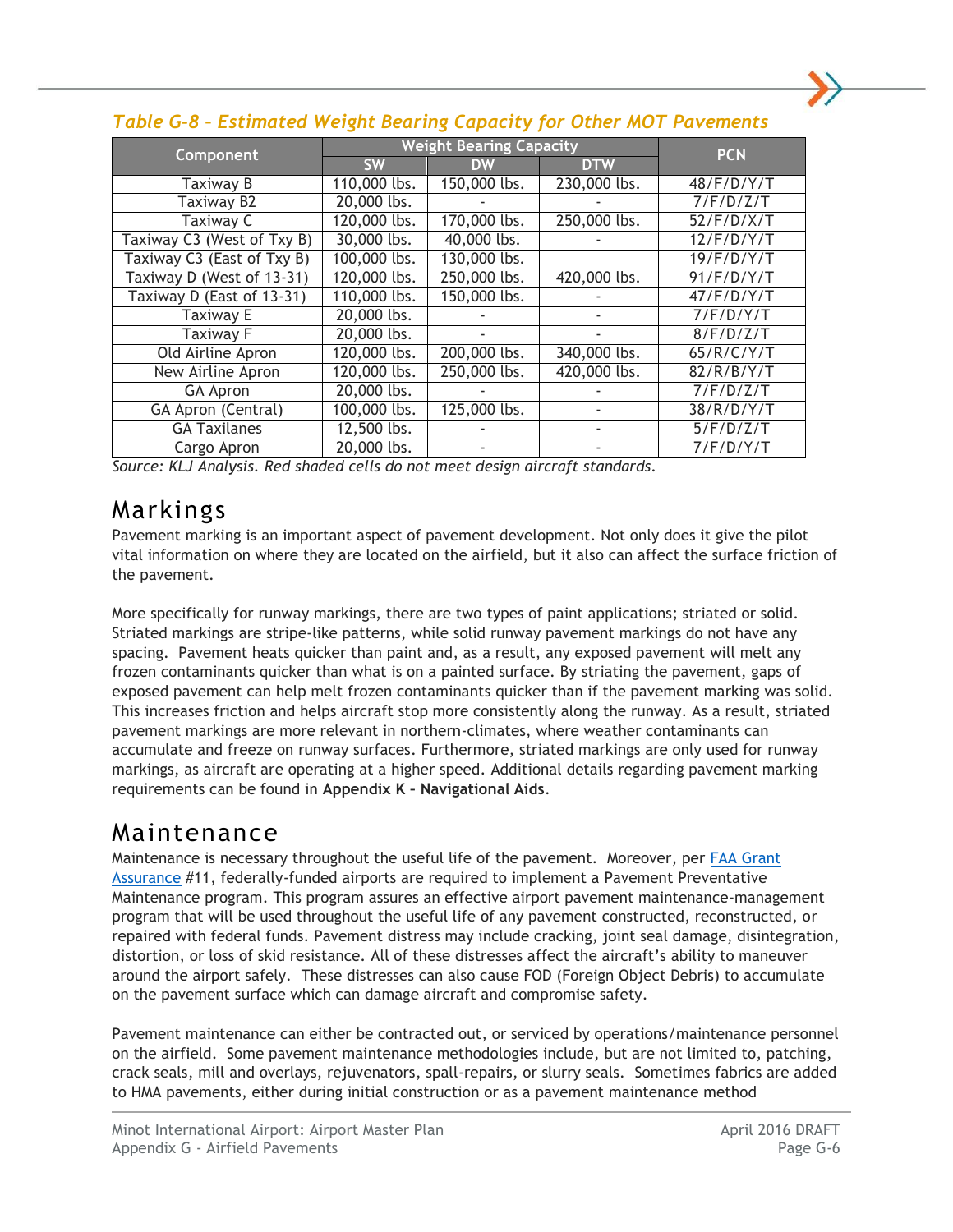(sometimes called pre-pave fabric), and add resistance to typical HMA pavement wear. Typical repair methods for flexible pavement (HMA) can include any of the above, but rigid pavement (PCC) typically is repaired by crack sealing. In the event that pavement has failed or reached the end of its useful life, a complete reconstruction is necessary.

To monitor the distress of pavement at airports, Pavement Condition Index (PCI) Reports are completed periodically. These reports can sometimes be completed on a state-wide basis, and are updated every few years. PCI reports tell the airport owner how distressed their pavement is based on a percentage value from 100 to 0.

From this evaluation, each category of pavement distress requires a certain level of pavement maintenance. Although it may vary from state to state, a graphic depiction of the typical maintenance required for each category is shown below. In addition, the most recent analysis of MOT's pavements, conducted in 2012, is shown in **Table G-8**. Please note, most airport PCI reports include an estimate of costs to maintain or rehabilitate airfield pavements. With this information airport owners can plan for the financial needs of pavement management accordingly. The map of the findings from the 2012 PCI Report are provided in **Exhibit G-1**.

Generally, preventative maintenance is most cost effective



#### PAVEMENT CONDITION INDEX

when the pavement is still in very good to excellent condition. Pavement rehabilitation is generally required with a range in PCI values between 70 and 50. As PCI decreases, rehabilitation costs generally increase. When the PCI value drops below 40 or 50, rehabilitative actions such as thin asphalt mill and inlay no longer provide the desired performance,

and complete reconstruction often becomes the most cost-effective means of repairing the pavement.

A planning-level review of the PCI values at MOT was completed to determine the need for pavement rehabilitation work. All recommendations are made based on existing pavement layout. An in-depth engineering review would be required to determine the actual project scope of work. New design standards or use may necessitate pavement to be rehabilitated to new standards or in at a different time period.

Based on the published 2012 PCI values, the following major pavement reconstruction/rehabilitation projects were recommended in the short-term (within 5 years):

- Cargo Apron (Sec. 50)
- Taxiway E (Sec. 05)

 $\overline{a}$ 

- General Aviation Apron (Sec. 08,  $58$ )<sup>2</sup>
- General Aviation Taxilane (Sec.  $02)^3$
- Terminal Apron (Sec. 05, 15)
- Taxiway C3 (Sec. 07, 08)
- Taxiway B2 (Sec. 08)<sup>4</sup>
- Taxiway B (Sec. 05,  $10<sup>4</sup>$
- Taxiway D (Sec. 10, 15, 20)<sup>5</sup>
- Runway 8-26 (Sec. 07, 15, 20, 55)<sup>4</sup>

<sup>&</sup>lt;sup>2</sup> Project was designed and bid in 2015. No AIP Discretionary available to complete the work.

 $3$  Consider with disposition of adjacent hangars.

<sup>&</sup>lt;sup>4</sup> Needs to be addressed after solution to Runway 8/26 is determined.

<sup>&</sup>lt;sup>5</sup> Section 20 and portion of section 15 were replaced with a new alignment of Taxiway D. Remainder of Section 15 still requires rehabilitation. Section 10 is now a component of the Cargo apron.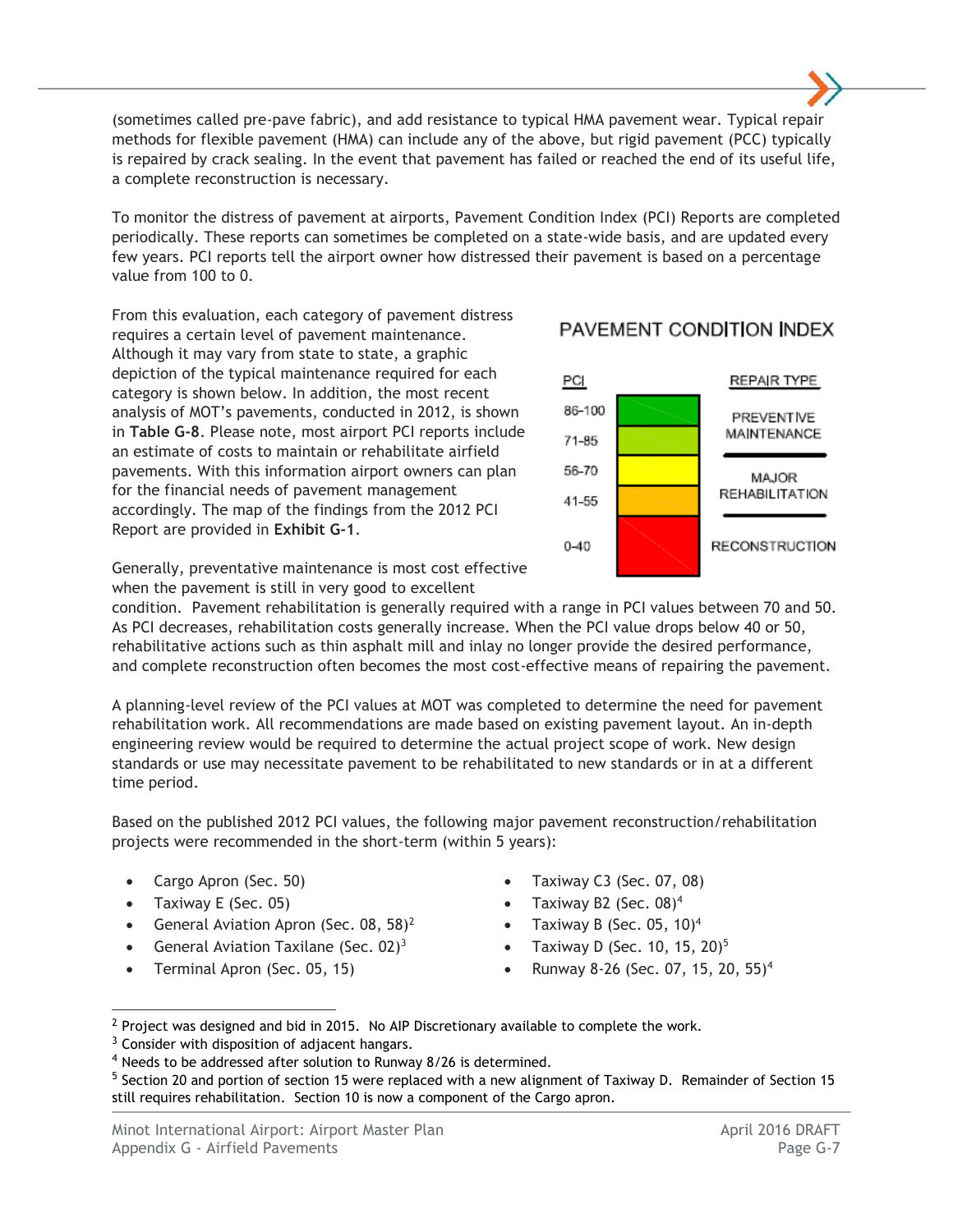The following major pavement reconstruction/rehabilitation projects were determined in the mid-term (6 to 10 years) also based on the 2012 PCI values:

- $\bullet$  Taxiway C3 (Sec. 05, 10)
- General Aviation Taxilane (Sec.  $04$ )<sup>3</sup>
- General Aviation Apron (Sec. 05, 53)
- Taxiway B (Sec.  $15)^4$
- Taxiway C (Sec.  $17, 23^6, 30, 35$ )
- Runway 8-26 (Sec. 05, 10, 25, 30, 40, 50, 60) 4

#### *Table G-9 – Pavement Condition Index Summary*

| Component                     | <b>Minimum</b><br><b>Service Level</b> | Lowest<br><b>Area PCI</b> | <b>Highest Area</b><br><b>PCI</b> | $LCD**$   |
|-------------------------------|----------------------------------------|---------------------------|-----------------------------------|-----------|
| Runway 13-31                  | 75                                     |                           | 91                                | 2000-2002 |
| Runway 8-26                   | 75                                     |                           | 96                                | 1999-2000 |
| Taxiway B                     | 65                                     | 57                        | 72                                | 1987-1990 |
| Taxiway C                     | 65                                     | 72                        | 100                               | 1998-2012 |
| Taxiway D                     | 65                                     | 100*                      | $100*$                            | 2013      |
| Old Airline Apron             | 65                                     | 63                        | 65                                | 1990      |
| New Airline Apron             | 65                                     | $100*$                    | $100*$                            | 2015      |
| <b>General Aviation Apron</b> | 60                                     | 54                        | 100                               | 1994-2007 |
| Cargo Apron                   | 60                                     | 36                        | 36                                | 1987      |

*Source: [North Dakota Aeronautics Commission Pavement Condition Assessment \(2012\)](http://www.nd.gov/ndaero/airport/idea/index.html#path=2/38) \*Constructed/Reconstructed Subsequent to 2012 PCI Study* 

*\*\*LCD = Last Construction Date*

 $\overline{a}$ 

<sup>&</sup>lt;sup>6</sup> Section 23 was reconstructed with the rehabilitation of the northern portion of Taxiway C in 2012.